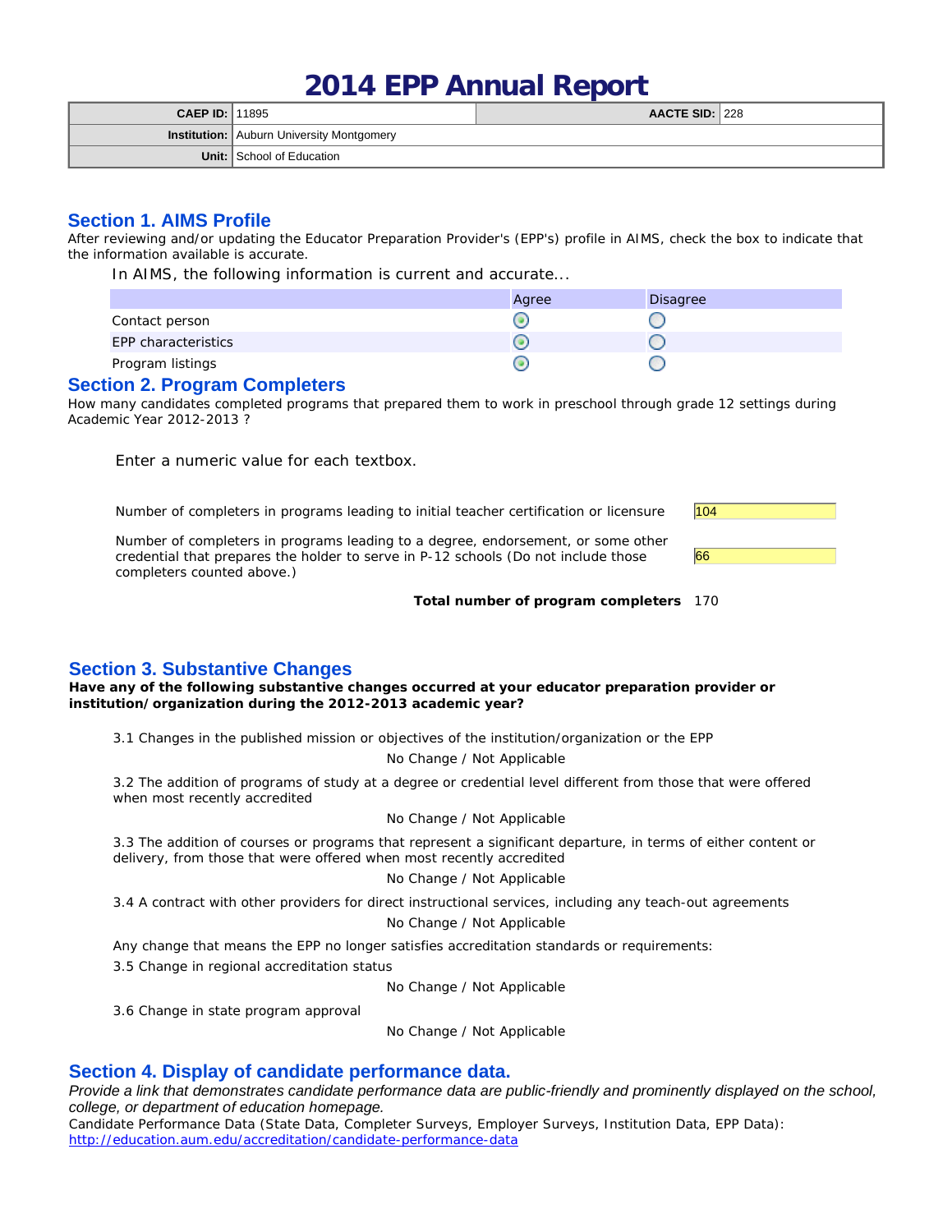# **Section 5. Candidate and Program Measures**

*For each required measure of program impact, program outcome, or consumer information, evidence must be provided*  for programs leading to initial teacher certification or licensure. CAEP encourages EPPs to provide information on the *optional reporting measures as well.*

- 5.1 Impact on P-12 learning and development
- 5.2 Results of completer surveys
- 5.3 Graduation rates
- 5.4 Ability of completers to meet licensing (certification) and any additional state requirements

**Required** Reporting Measures **Optional** Reporting Measures

- 5.5 Indicators of teaching effectiveness
- 5.6 Results of employer surveys, and including retention and employment milestones
- 5.7 Ability of completers to be hired in education positions for which they have prepared
- 5.8 Student loan default rates and other consumer information

**Yes**, a program or programs leading to initial teacher certification is currently being offered.

# **REQUIRED REPORTING MEASURES**

**5.1 Impact on P-12 learning and development.** *Report information on candidate performance during pre-service and completer performance during in-service for programs leading to an initial teacher certification or licensure.*

Which of the following measures of impact on P-12 student learning is the EPP using and planning to use as evidence?

|                                                                            |                          | Data are not available                                          |                                                                                            |  |
|----------------------------------------------------------------------------|--------------------------|-----------------------------------------------------------------|--------------------------------------------------------------------------------------------|--|
| Assessments                                                                | Data are available       | The EPP has a plan<br>to collect data in the<br>next two years. | The EPP does not<br>currently have a plan<br>to collect data within<br>the next two years. |  |
| Column <sub>1</sub>                                                        | Column <sub>2</sub>      | Column <sub>3</sub>                                             | Column 4                                                                                   |  |
| 5.1.1 Candidate performance during pre-service                             |                          |                                                                 |                                                                                            |  |
| Unit and lesson plans                                                      | $\left( \bullet \right)$ |                                                                 |                                                                                            |  |
| Pre-post tests of student learning                                         | ۰                        |                                                                 |                                                                                            |  |
| Videos of candidate instruction                                            |                          |                                                                 |                                                                                            |  |
| Candidate reflection                                                       | ۰                        |                                                                 |                                                                                            |  |
| Surveys of P-12 students on candidate<br>performance                       |                          |                                                                 |                                                                                            |  |
| State-adopted assessment(s) (specify)                                      |                          |                                                                 |                                                                                            |  |
| State-designed assessment(s) (specify)                                     |                          |                                                                 |                                                                                            |  |
| EPP-designed assessment(s) (specify)                                       |                          |                                                                 |                                                                                            |  |
| Other (specify)                                                            |                          |                                                                 | $\circ$                                                                                    |  |
| 5.1.2 Completer performance during in-service                              |                          |                                                                 |                                                                                            |  |
| Student achievement and/or learning<br>models (e.g., value-added modeling) |                          |                                                                 |                                                                                            |  |
| EPP-designed case study                                                    |                          |                                                                 |                                                                                            |  |
| Other (specify)                                                            |                          |                                                                 |                                                                                            |  |
|                                                                            |                          |                                                                 |                                                                                            |  |

**5.2 Results of completer surveys.** *Report information on the satisfaction of completers of programs leading to an initial*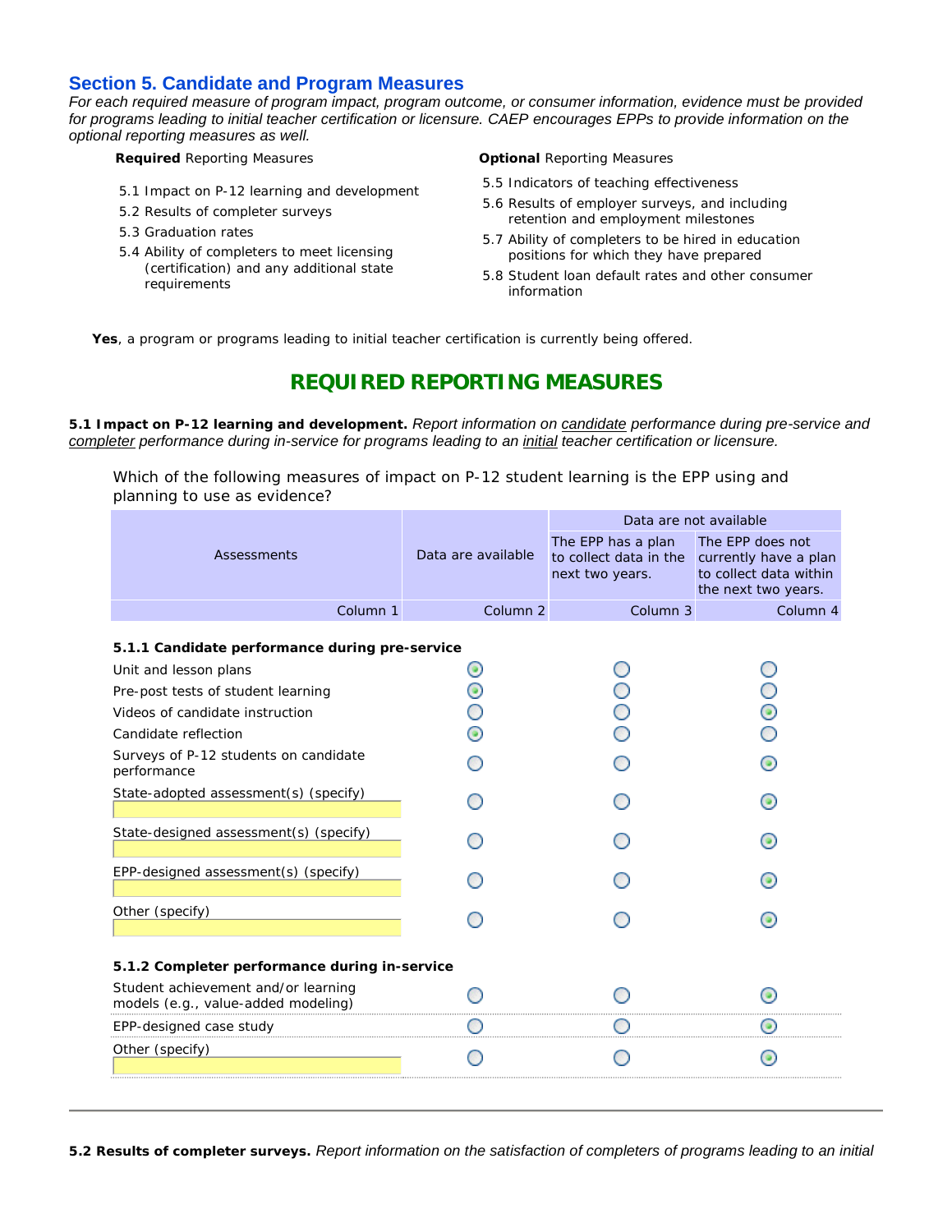5.2.1. If "Disagree", go to 5.3

Completer survey results are available to the EPP.

5.2.2 Which of the following descriptions characterize the completer survey(s) available on the preparation of the EPP? (Check all that apply.)

Agree Disagree

∩

⊙

- The completer provides summary ratings of the EPP and its programs.
- The completer provides responses to open-ended questions about the EPP.

 $\vee$  The completer provides a response to questions about their preparation in at least one of the following areas:

- Content knowledge
- Instruction and pedagogical content knowledge
- $\blacktriangleright$  Teaching diverse P-12 students
- Teaching P-12 students with diverse needs
- Classroom management
- **V** Alignment of teaching with state standards
- **V** Family and community engagement
- Assessment of P-12 student learning
- $\Box$  Other (Specify)

5.2.3 If applicable, after a candidate completes a program, when does the EPP administer its completer surveys? (Check all that apply.)

- At the end of the program
- Between the end of the program and one year after program completion
- Between one and two years after program completion
- Between two and three years after program completion
- Between three and four years after program completion
- More than four years after program completion

5.2.4 Indicate the EPP's access to results of completer surveys and the survey response levels.

Record a response for each row.

| Survey administered by         | No access to<br>data | Access to<br>data | Number of completers<br>surveyed | Number of responses<br>received |
|--------------------------------|----------------------|-------------------|----------------------------------|---------------------------------|
| <b>EPP</b>                     |                      |                   | 693                              | 375                             |
| Individual program             |                      |                   | 0                                |                                 |
| Institution or<br>organization |                      |                   | 0                                |                                 |
| State                          |                      |                   | 84                               | 84                              |
| Other (specify)                | 0                    |                   | 0                                |                                 |

#### 5.2.5 The EPP can demonstrate that the completer survey is...

|                                                                                   |         | Agree Disagree                                  |
|-----------------------------------------------------------------------------------|---------|-------------------------------------------------|
| Reliable (produces consistent results about completer satisfaction)               |         | $\left( \begin{array}{c} 1 \end{array} \right)$ |
| Valid (can make an appropriate inference about completer satisfaction)            |         | $\left( \begin{array}{c} \end{array} \right)$   |
| A measure with a representative sample (demonstrates typical completer responses) | $\circ$ | $\left( \begin{array}{c} \end{array} \right)$   |
| Inclusive of stakeholder interests                                                |         |                                                 |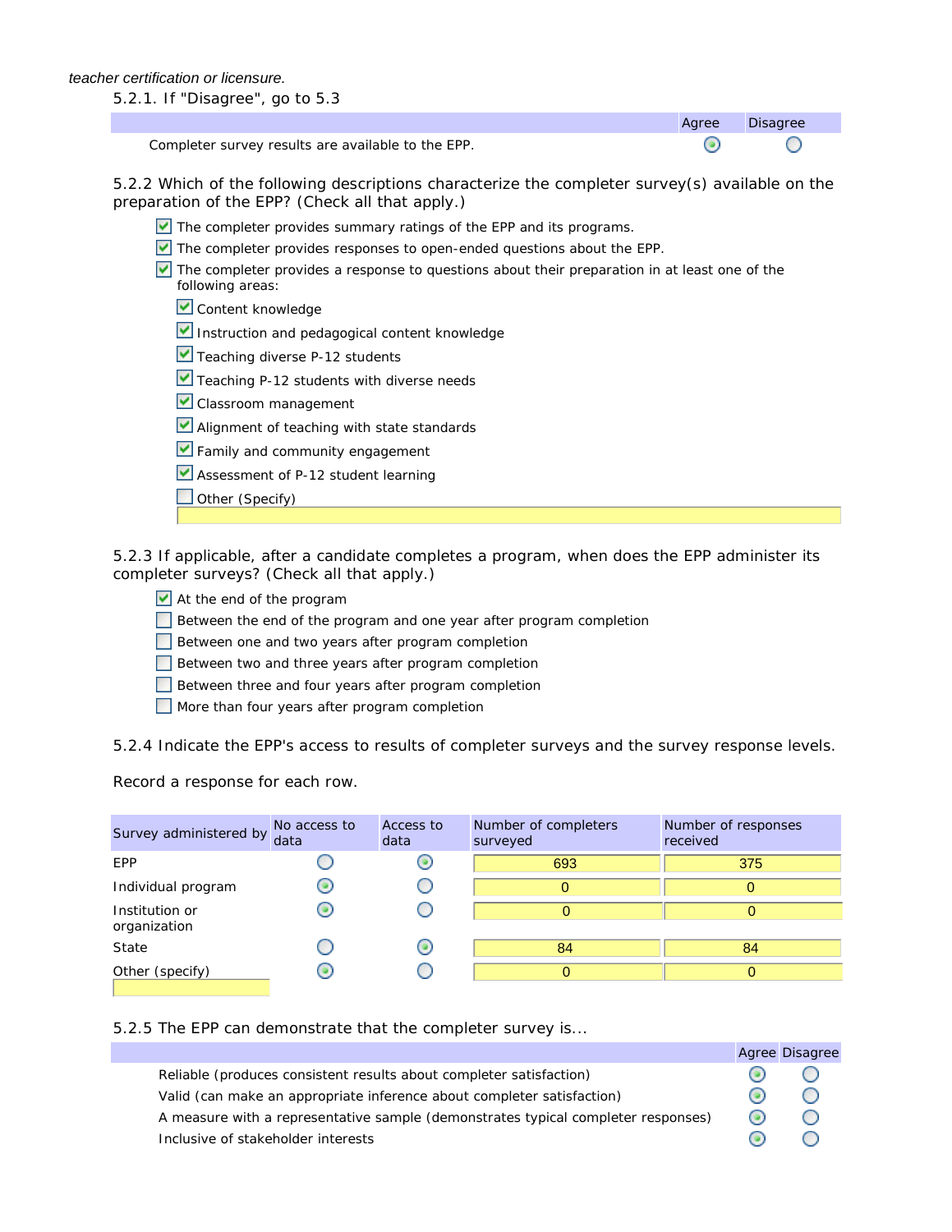A measure that produces actionable results (provides specific guidance to the EPP for continuous improvement)

 $_{\odot}$ 

О

 $\circ$ 

5.2.6 The EPP can demonstrate that it has made modifications in its preparation  $_{\odot}$ based on completer survey results.

#### **5.3 Graduation rates.** *Report information on enrollment and candidate progress in programs leading to an initial teacher certification or licensure, as of September 1, 2013.*

Enter a numeric value for each textbox.

|                                                                                                                                                                                                                                    |                                                                                                                                                      | Academic year a candidate was first enrolled                                                                                            |                                                                                                                                          |                                                                                                                                                      |                                                                                                                                         |  |  |
|------------------------------------------------------------------------------------------------------------------------------------------------------------------------------------------------------------------------------------|------------------------------------------------------------------------------------------------------------------------------------------------------|-----------------------------------------------------------------------------------------------------------------------------------------|------------------------------------------------------------------------------------------------------------------------------------------|------------------------------------------------------------------------------------------------------------------------------------------------------|-----------------------------------------------------------------------------------------------------------------------------------------|--|--|
|                                                                                                                                                                                                                                    | AY 2012-2013                                                                                                                                         | AY 2011-2012                                                                                                                            | AY 2010-2011                                                                                                                             | AY 2009-2010                                                                                                                                         | AY 2008-2009                                                                                                                            |  |  |
| Column 1                                                                                                                                                                                                                           | Column <sub>2</sub>                                                                                                                                  | Column 3                                                                                                                                | Column 4                                                                                                                                 | Column 5                                                                                                                                             | Column 6                                                                                                                                |  |  |
| First Time Enrollment. The number of candidates who enrolled for the first time, during a specified academic year.                                                                                                                 |                                                                                                                                                      |                                                                                                                                         |                                                                                                                                          |                                                                                                                                                      |                                                                                                                                         |  |  |
| Number of candidates<br>who were enrolled for<br>the first time in a<br>program leading to an<br>initial teacher<br>certification or licensure                                                                                     | 127                                                                                                                                                  | 191                                                                                                                                     | 201                                                                                                                                      | 266                                                                                                                                                  | 299                                                                                                                                     |  |  |
| Progress in AY 2012-2013. The number of candidates/completers who were recommended for initial teacher<br>certification or licensure during AY 2012-2013. List candidates according to the academic year they were first enrolled. |                                                                                                                                                      |                                                                                                                                         |                                                                                                                                          |                                                                                                                                                      |                                                                                                                                         |  |  |
| Number of candidates<br>who were recommended                                                                                                                                                                                       |                                                                                                                                                      |                                                                                                                                         |                                                                                                                                          |                                                                                                                                                      |                                                                                                                                         |  |  |
| for a initial teacher                                                                                                                                                                                                              | 0                                                                                                                                                    | 3                                                                                                                                       | 31                                                                                                                                       | 32                                                                                                                                                   | 31                                                                                                                                      |  |  |
| certification or licensure<br>during AY 2012-2013                                                                                                                                                                                  |                                                                                                                                                      |                                                                                                                                         |                                                                                                                                          |                                                                                                                                                      |                                                                                                                                         |  |  |
| Example: If 15<br>candidates were<br>recommended an initial<br>teacher certification in<br>AY 2012-2013, the<br>numbers across the row<br>should sum to 15<br>$(2+10+0+2+1)$ .                                                     | $\overline{2}$<br>Two candidates<br>(who first<br>enrolled in AY<br>2012-2013)<br>were<br>recommended<br>for an initial<br>teacher<br>certification. | 10<br>10 candidates<br>(who first<br>enrolled in AY<br>2011-2012)<br>were<br>recommended<br>for an initial<br>teacher<br>certification. | 0<br>Zero candidates<br>(who first<br>enrolled in AY<br>2010-2011)<br>were<br>recommended<br>for an initial<br>teacher<br>certification. | $\overline{2}$<br>Two candidates<br>(who first<br>enrolled in AY<br>2009-2010)<br>were<br>recommended<br>for an initial<br>teacher<br>certification. | 1<br>One candidates<br>(who first<br>enrolled in AY<br>2008-2009)<br>were<br>recommended<br>for an initial<br>teacher<br>certification. |  |  |
| Number of<br>candidates/completers<br>who were not<br>recommended for an<br>initial teacher<br>certification or<br>licensure<br>Continued in a program                                                                             | 127<br>55                                                                                                                                            |                                                                                                                                         |                                                                                                                                          |                                                                                                                                                      |                                                                                                                                         |  |  |
| Been counseled out of a                                                                                                                                                                                                            | 47                                                                                                                                                   |                                                                                                                                         |                                                                                                                                          |                                                                                                                                                      |                                                                                                                                         |  |  |
|                                                                                                                                                                                                                                    |                                                                                                                                                      |                                                                                                                                         |                                                                                                                                          |                                                                                                                                                      |                                                                                                                                         |  |  |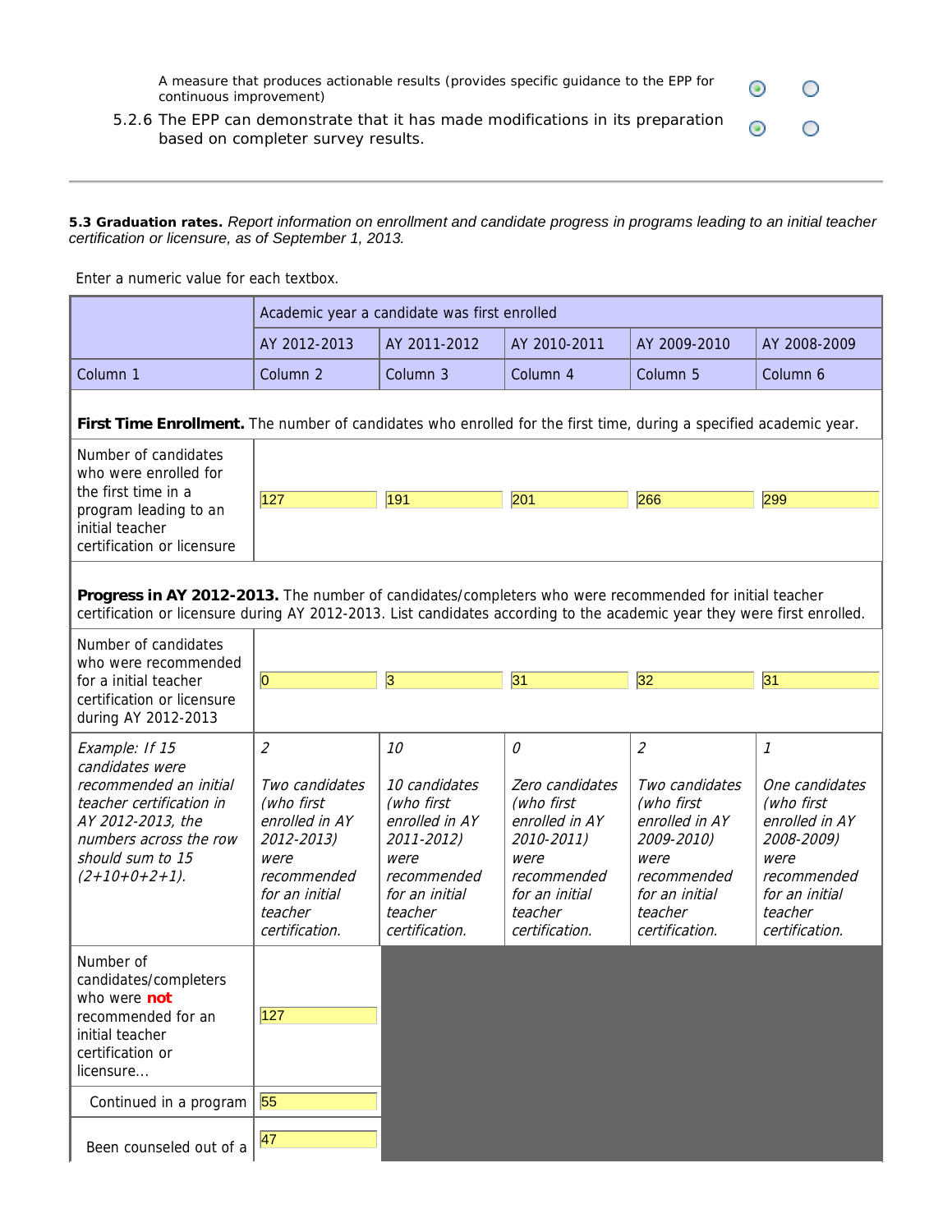| program                       |    |  |
|-------------------------------|----|--|
| Withdrawn from a<br>  program | 25 |  |

**5.4 Ability of completers to meet licensing (certification) and any additional state requirements.** *Report information on candidate performance on state licensure tests for initial teacher certification or licensure.*

5.4.1 Assessment Pass Rates reported to Title II

|                                          | <b>Number</b><br>taking test | Average scaled score<br>(This value should be<br>between 0-1.) | <b>Number</b><br>passing test | (% ) | Pass rate Statewide average<br>pass rate (%) |
|------------------------------------------|------------------------------|----------------------------------------------------------------|-------------------------------|------|----------------------------------------------|
| All program completers, 112<br>2011-2012 |                              | 0.58                                                           | 112                           | 100  | 100                                          |
| All program completers, 97<br>2010-2011  |                              | 0.57                                                           |                               | 100  | 100                                          |

5.4.2 The EPP can demonstrate that the licensure or certification test results are...

|                                                                                                                                                | Agree   | <b>Disagree</b>                                 |
|------------------------------------------------------------------------------------------------------------------------------------------------|---------|-------------------------------------------------|
| Representative (demonstrates typical candidate or completer performance)<br>Actionable (provides specific quidance for continuous improvement) |         |                                                 |
| 5.4.3 The EPP can demonstrate that it has made modifications in its preparation based on<br>certification test results.                        | $\circ$ | $\left( \begin{array}{c} 1 \end{array} \right)$ |

# **OPTIONAL REPORTING MEASURES**

**5.5 Indicators of teaching effectiveness.** *Report information on the availability of measures of teaching effectiveness during in-service for completers of programs leading to an initial teacher certification or licensure*

For which of the following measures of teaching effectiveness does the EPP have data or plan to collect data?

Record a response for each assessment (row).

|                                                      |                     | Data are not available                                                                                 |                                               |  |  |
|------------------------------------------------------|---------------------|--------------------------------------------------------------------------------------------------------|-----------------------------------------------|--|--|
| Assessments                                          | Data are available  | The EPP has a plan The EPP does not<br>to collect data in the currently have a plan<br>next two years. | to collect data within<br>the next two years. |  |  |
| Column 1                                             | Column <sub>2</sub> | Column 3                                                                                               | Column 4                                      |  |  |
| Completer performance during in-service              |                     |                                                                                                        |                                               |  |  |
| Surveys of P-12 students on completer<br>performance |                     |                                                                                                        |                                               |  |  |
| School district-level teacher evaluation             |                     |                                                                                                        |                                               |  |  |
| Employer observations                                |                     |                                                                                                        |                                               |  |  |
| Employer surveys                                     |                     |                                                                                                        |                                               |  |  |
| EPP-designed case study                              |                     |                                                                                                        |                                               |  |  |
| Other (specify)                                      |                     |                                                                                                        |                                               |  |  |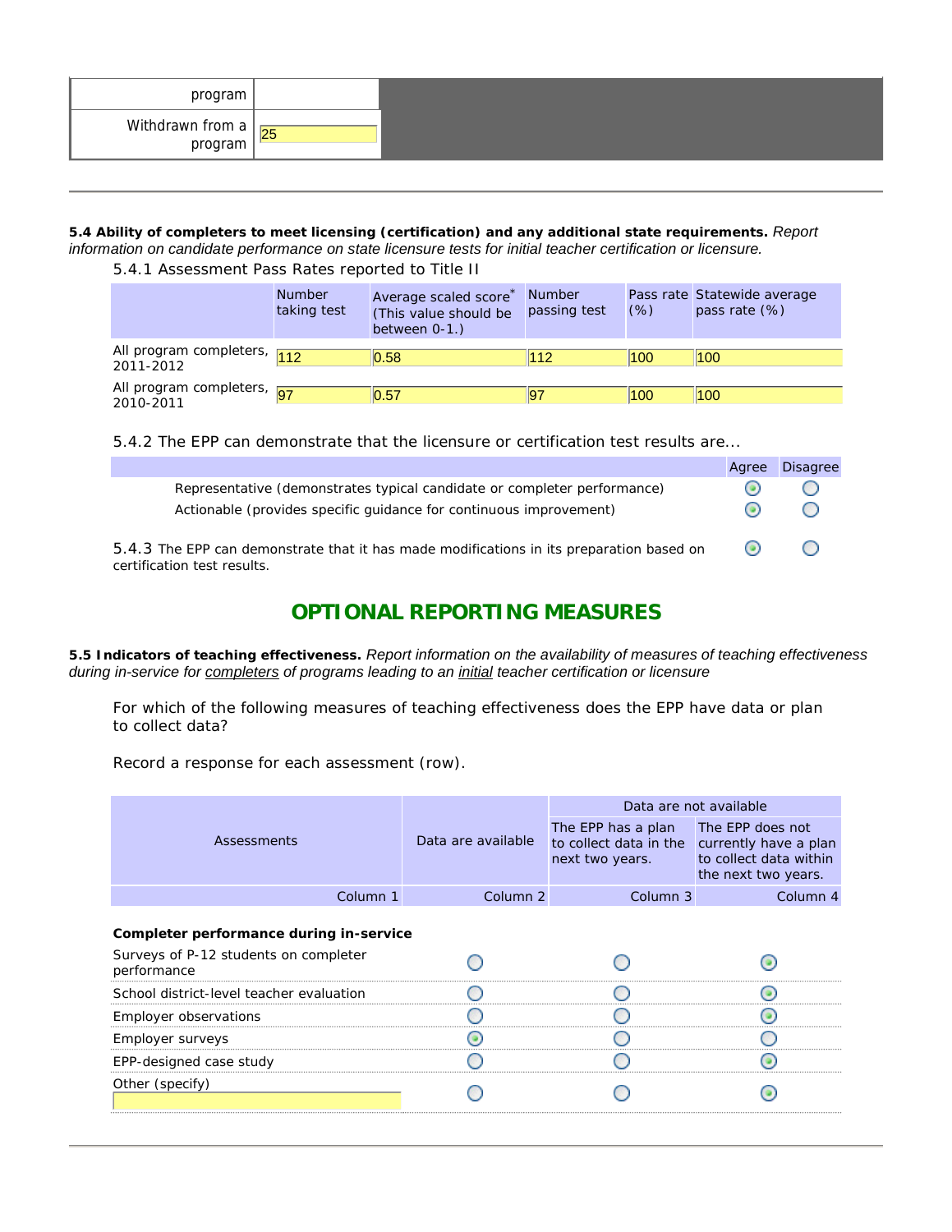**5.6 Results of employer surveys, including retention and employment milestones.** *Report information on the availability of employer satisfaction data for completers employed by school districts.*

5.6.1 If "Disagree", go to 5.7 Agree Disagree Employer survey results are available to the EPP. ◉ ∩ 5.6.2 Which of the following descriptions characterize the employer survey(s) available? (Check all that apply.) The employer provides overall summary ratings of the completer. The employer provides responses to open-ended questions about the completer.  $\triangledown$  The employer provides a response to questions about the completer's preparation in at least one of the following areas: Collaboration with school-based colleagues and staff **M** Alignment of teaching with state standards **Family and community engagement** Content/subject matter Instructional and pedagogical content knowledge Development of a safe learning environment Assessment of P-12 student learning Teaching P-12 students with diverse needs Teaching diverse P-12 students  $\Box$  Other (Specify)

5.6.3 Indicate the access the EPP has to results from employer surveys and their response levels. (Check all that apply.)

Record a response for each row.

| Survey administered by         | No access to<br>data | Access to<br>data | Number of completers<br>surveyed | Number of responses<br>received |
|--------------------------------|----------------------|-------------------|----------------------------------|---------------------------------|
| EPP                            |                      |                   | 167                              | 30                              |
| Institution or<br>Organization |                      |                   | $\Omega$                         | 0                               |
| School District                |                      |                   | 0                                |                                 |
| State                          |                      |                   | 0                                |                                 |
| Accreditation agency           |                      |                   | $\Omega$                         |                                 |
| Other (specify)                |                      |                   | 0                                |                                 |

#### 5.6.4 The EPP can demonstrate that the employer survey is...

|       |                                                                                                                  |                        | Agree Disagree           |
|-------|------------------------------------------------------------------------------------------------------------------|------------------------|--------------------------|
|       | Reliable (produces consistent results about employer satisfaction)                                               |                        |                          |
|       | Valid (can make an appropriate inference about employer satisfaction)                                            |                        | $\left( \bullet \right)$ |
|       | A measure with a representative sample (demonstrates typical employer<br>responses)                              |                        | 0                        |
|       | Inclusive of stakeholder interests                                                                               | ( o                    |                          |
|       | A measure that produces actionable results (provides specific quidance to the EPP<br>for continuous improvement) | $\bm{\bm{\mathsf{G}}}$ |                          |
| 5.6.5 | The EPP can demonstrate that it has made modifications in its preparation                                        |                        |                          |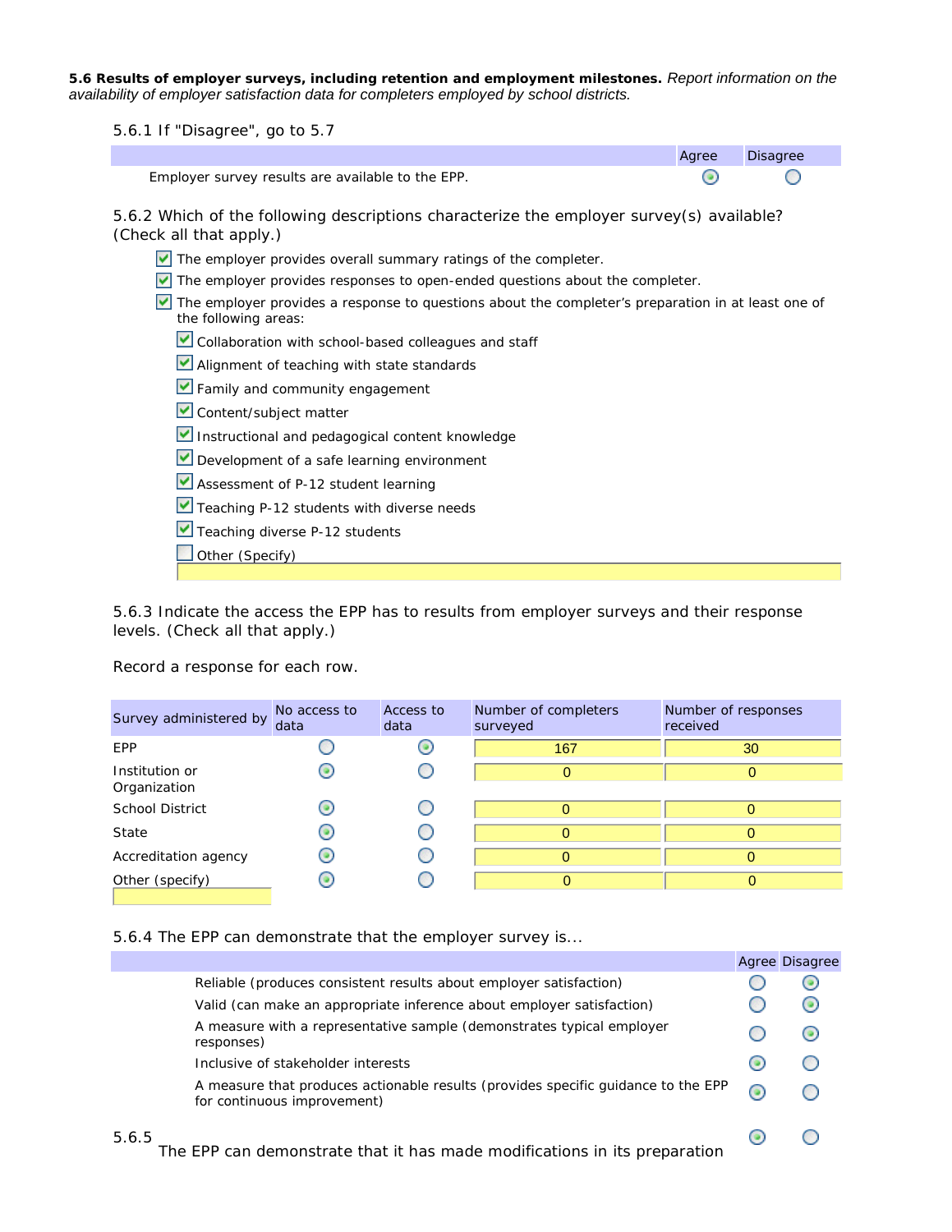**5.7 Ability of completers to be hired in education positions for which they have prepared.** *Report on the availability of employment information for completers of programs leading to an initial teacher licensure or certification, as of September 1, 2013.*

| 5.7.1 If "Disagree", then go to 5.8                                                      |       |                 |  |  |  |  |
|------------------------------------------------------------------------------------------|-------|-----------------|--|--|--|--|
|                                                                                          | Agree | <b>Disagree</b> |  |  |  |  |
| The EPP has attempted to collect data on the employment status of completers.            |       |                 |  |  |  |  |
| 5.7.2 What strategies have the EPP used to collect data? (Check all that apply.)         |       |                 |  |  |  |  |
| Completer survey                                                                         |       |                 |  |  |  |  |
| Employer survey                                                                          |       |                 |  |  |  |  |
| Institutional or organizational department (e.g., Alumni Office) (specify)<br><b>EPP</b> |       |                 |  |  |  |  |
| Collaboration with other EPPs                                                            |       |                 |  |  |  |  |
| Collaboration with school districts                                                      |       |                 |  |  |  |  |
| Collaboration with state education departments                                           |       |                 |  |  |  |  |
| Contracted a consultant or organization                                                  |       |                 |  |  |  |  |
| Other (specify)                                                                          |       |                 |  |  |  |  |

5.7.3 What challenges have the EPP encountered when collecting data? (Check all that apply.)

 $\triangleright$  Low response rates Inaccurate reporting of employment status Maintaining current candidate records **Privacy issues**  $\triangledown$  Insufficient resources Other (specify)

### 5.7.4 If "Disagree", then go to 5.8

The EPP has access to information on the employment status of completers

5.7.5 The EPP has access to information on the employment status of completers from which of the following sources? (Check all that apply.)

| Self-report from the completer    |
|-----------------------------------|
| Third party:                      |
| School district                   |
| $\Box$ State department (specify) |
|                                   |
| Other (specify)                   |

Agree Disagree

∩

 $\odot$ 

5.7.6 Based on the EPP's available information, complete the chart below on the employment status of candidates who completed their program in Academic Year 2012-2013.

|            | Number of completers with each employment status |          |              |  |            |
|------------|--------------------------------------------------|----------|--------------|--|------------|
| Emploved L | Emploved                                         | Enrolled | Employed Not |  | Employment |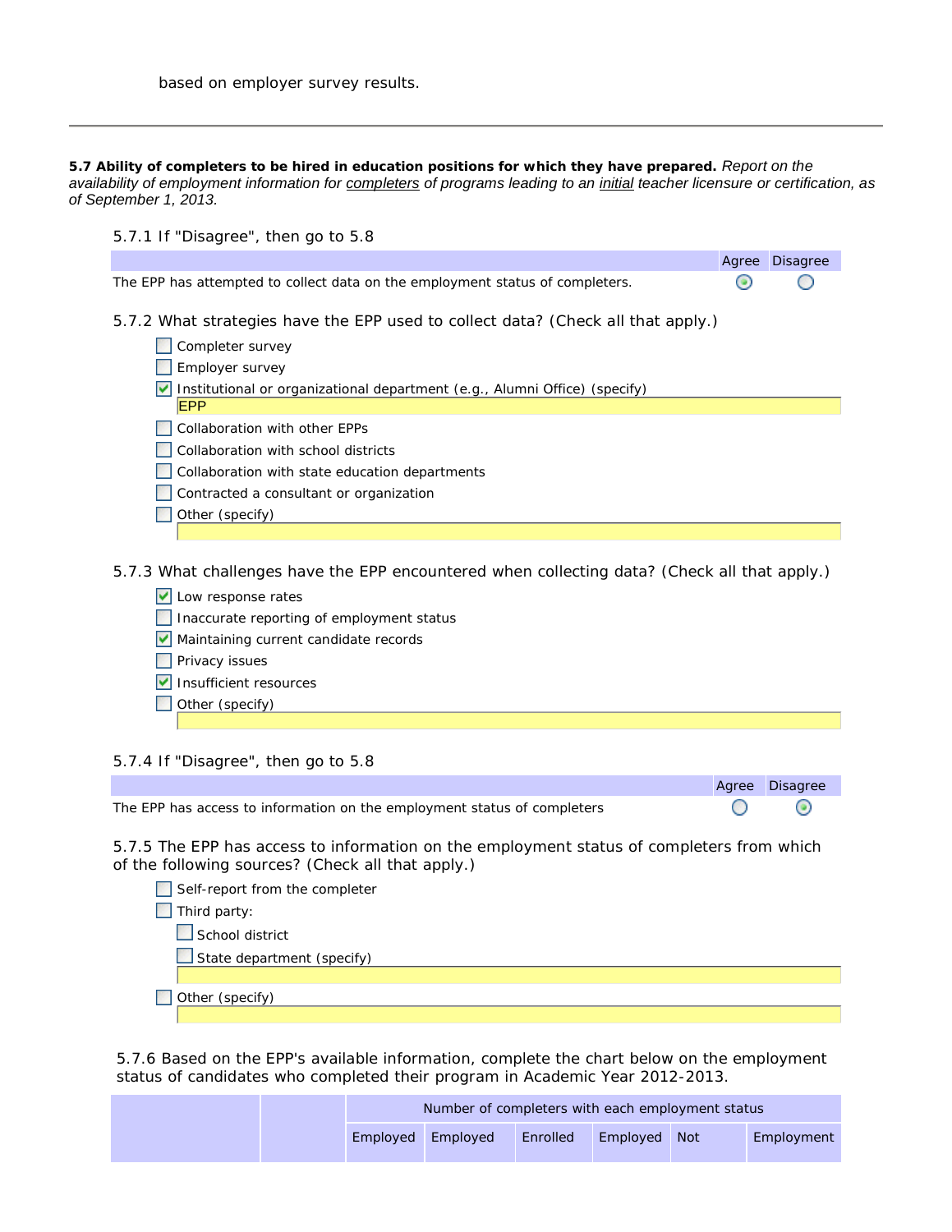| Year of program<br>completion                                                                                                                          | Total<br>number of<br>completers | in a<br>position<br>for which<br>they were<br>prepared | in an<br>education<br>position<br>outside of<br>their<br>preparation | in higher<br>education | outside of<br>the<br>education<br>field | employed            | status<br>unknown |
|--------------------------------------------------------------------------------------------------------------------------------------------------------|----------------------------------|--------------------------------------------------------|----------------------------------------------------------------------|------------------------|-----------------------------------------|---------------------|-------------------|
| Column 1                                                                                                                                               | Column <sub>2</sub>              | Column 3                                               | Column 4                                                             | Column <sub>5</sub>    | Column 6                                | Column <sub>7</sub> | Column 8          |
| AY 2012-2013                                                                                                                                           |                                  |                                                        |                                                                      |                        |                                         |                     |                   |
| Example: If 60<br>candidates<br>completed their<br>program in AY 2012-<br>2013, the numbers<br>across the row<br>should sum to 60<br>$(17+9+8+4+2+20)$ | 60                               | 17                                                     | 9                                                                    | $\mathbf 0$            | $\overline{4}$                          | 2                   | 20                |

**5.8 Student loan default rates and other consumer information.** *Report consumer information for the educator preparation provider.*

Indicate which of the following categories of consumer information the EPP has access to and publicly displays on its website. (Check all that apply.)

Record a response for each row.

| Consumer information                                          | No Access<br>to data     | Access to<br>data                               | Publicly displayed data                                                                                        |
|---------------------------------------------------------------|--------------------------|-------------------------------------------------|----------------------------------------------------------------------------------------------------------------|
| 3-year student loan<br>default rate                           | $\left( \bullet \right)$ | $\left( \begin{array}{c} 1 \end{array} \right)$ |                                                                                                                |
| Average cost of<br>attendance                                 |                          | $\left( \bullet \right)$                        | http://www.aum.edu/admissions/financial-information/cashier-<br>office/tuition-fees/2013-2014-tuition-and-fees |
| Average beginning salary $\bigcirc$<br>of a program completer |                          | $\odot$                                         | http://www.nea.org/home/2011-2012-average-starting-teacher-<br>salary.html                                     |
| Placement patterns of<br>completers                           | $\left( \bullet \right)$ | $\left( \begin{array}{c} 1 \end{array} \right)$ |                                                                                                                |
| Other (specify)                                               | $\left( \bullet \right)$ |                                                 |                                                                                                                |

# **Section 6. Areas for Improvement, Weaknesses, and/or Stipulations**

Waived

#### **Section 7. Accreditation Pathway**

Waived

### **Section 8: Preparer's Authorization**

**Preparer's authorization.** *By checking the box below, I indicate that I am authorized by the EPP to complete the 2014 EPP Annual Report.*

I am authorized to complete this report.

**Report Preparer's Information** Name: Lynne Mills